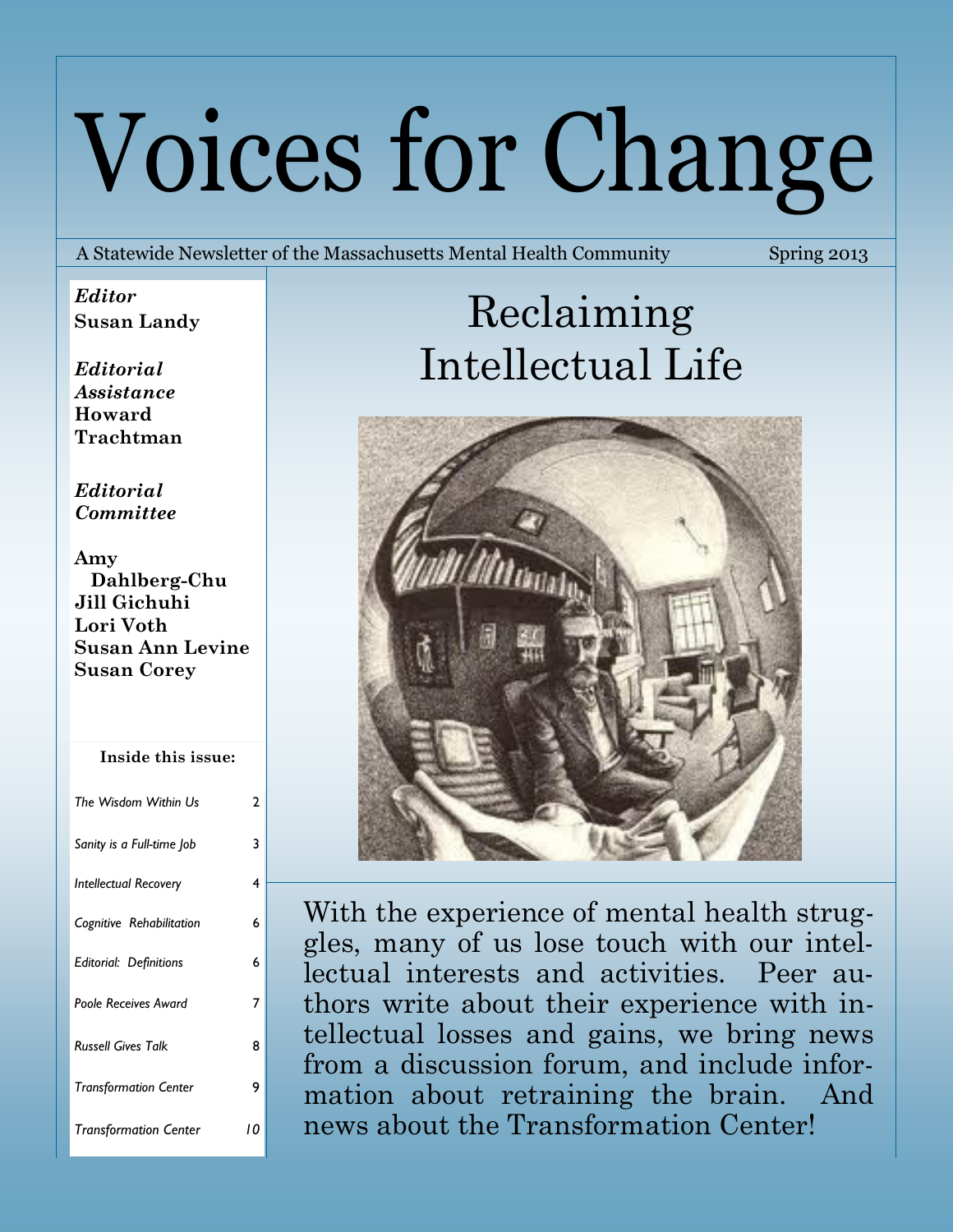#### The Wisdom Within Us

By Amy Dahlberg-Chu

 By all accounts, I'm an intellectual person. In my youth, I devoured the classics of American and English literature and developed a passion for history. In college and grad school, I studied history. I've worked in publishing, museum design, and historical tour development. And throughout my life, I've pursued a love of writing.

 Intellectual pursuits, however, have never come easy. Although I consider myself intelligent and place a high value on learning and creative expression, I've always found reading and writing difficult. Challenged by low moods, negative thoughts, and anxiety, most intellectual activities take me roughly three times as long as I'd prefer. My cognitive abilities have also been affected by medications and ECT. I have to write ideas down the moment I have them or in a matter of minutes, they could be lost forever. I regularly reverse numbers and letters as well. But I'll never give up on

**"...it's far more challenging and thought-provoking to discover for ourselves what we value and cherish, and live our lives by our** *own* **mile-markers."**



#### *Amy Dahlberg-Chu*

my intellectual pursuits; they're part of who I am.

 Like so many of us, I've sustained losses during my journey with a mental health condition. In my mid-20s, after being diagnosed with bipolar disorder, I left a Ph.D. program in American History to devote my limited energies to caring for my young son. Choosing to put my family first and set aside my academic career was a painful and humbling decision for me. On one hand, I found relief in lightening my workload and making family my priority; on the other, I felt I'd let my illness get the better of me. The social expectations I'd taken upon myself weighed heavily on me. By age 21, I'd competed in a National Spelling Bee, won Regional and State Science Fair Awards, been Salutatorian of my high school class, and earned a B.A. with Honors from Harvard. My vision of success was clouded by outward achievements, making my recovery process torturous.

 You see, in my 20s, I didn't see how grappling with a mental illness could help me to grow or make any special contribution to the world. I felt cheated and defeated. Why had I been handed this illness that carries with it immense stigma and often makes day -to-day life feel like mountain climbing? What had I done to deserve this fate? What was my life worth if I couldn't live up to the standards of mainstream society, let alone build a career commensurate with those of my Harvard peers? What if I didn't earn my doctorate, build a successful career, and garner a respectable salary?

 Truth be told, on my darkest days I still torture myself with these questions. Yet deep inside, I eventually came to honor my decision to leave the Ph.D. program. Abandoning my doctorate was not an ending, but a *beginning* for me – a pivotal turning point in my recovery. My subsequent work as a peer specialist has brought me a fulfilling sense of purpose as I work to foster hope in others, help my fellow peers see their talents and strengths, and increase awareness of mental health conditions in the wider community.

 Freed from academia, I've found myself upon a philosophical and spiritual journey greater than any I've ever known. Along this wonderful and harrowing journey, I've experienced a gradual acceptance of life's inherent unfairness and an ever-deepening gratitude for life's gifts. My definition of intellectual recovery has also changed. Where before my conception of intellectual growth was inextricably wed to academia and mainstream definitions of achievement and *(Continued on page 3)*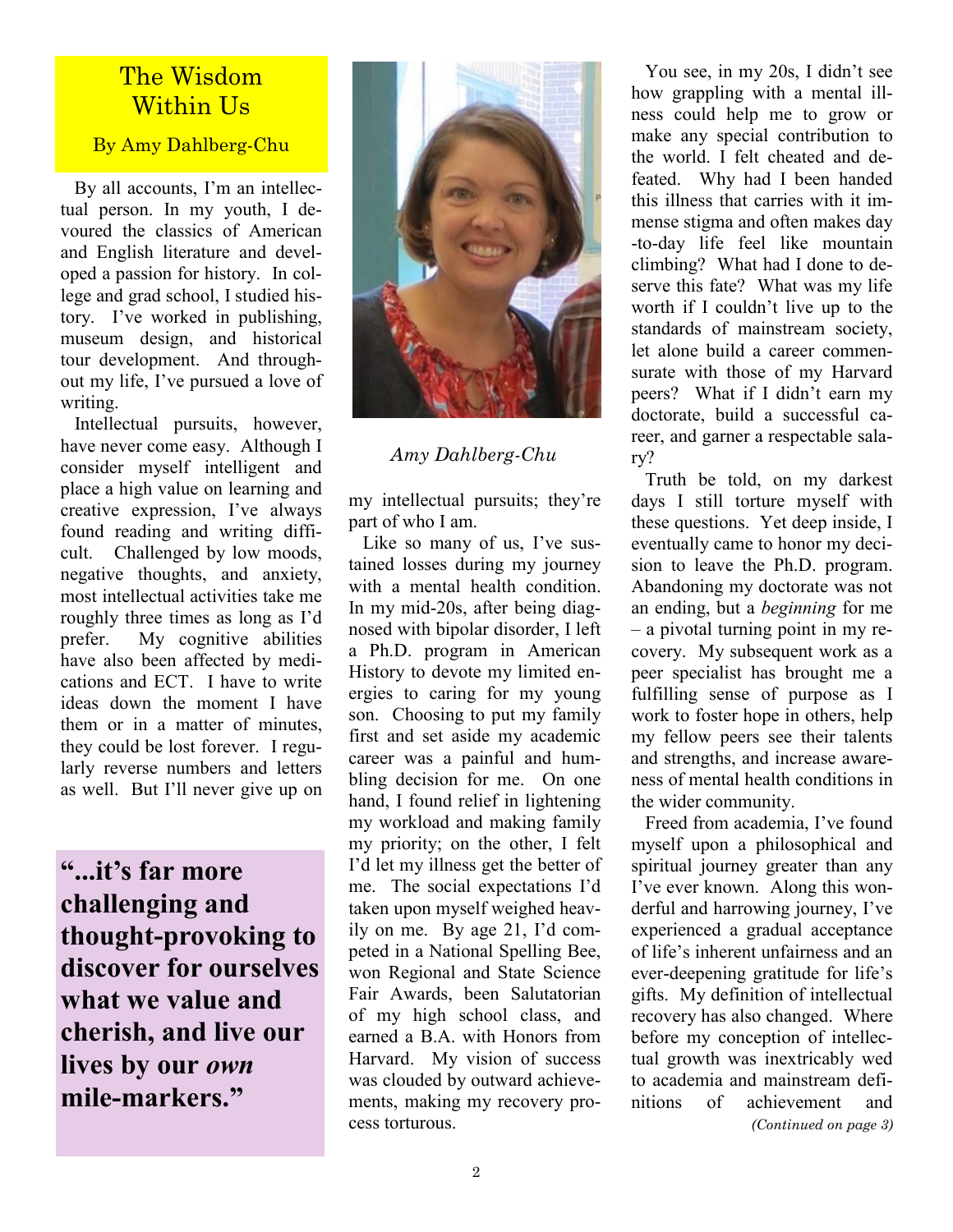*(Continued from page 2)*

"normalcy," now I see my intellectual recovery as a very personal process of inner speculation and philosophical development. I've come to measure my success by how I've given back to others, treated others with compassion and kindness, and used my experiences of illness and renewal to nurture hope in others. No, these values can't be precisely quantified, but when I hold true to my mission, it's a wonderful feeling, better than any award or salary I'll ever receive.

 We know so much more than we give ourselves credit for. We don't *need* the world to tell us what's of value, or how we should spend our talents and energies. It's easy to internalize mainstream society's definitions of success, but it's far more challenging and thought-provoking to discover for ourselves what we value and cherish, and live our lives by our *own* mile-markers. For me, the latter course is a work-in-progress, but the more I measure myself by my own values, beliefs, and goals, the more I find satisfaction and joy in my daily activities. And that's how I know I'm on *my* true path of insight and recovery.

#### Craig Lewis has a web site:

[www.punksinrecovery.com](http://www.punksinrecovery.com/)

Go to this site for tour diaries, videos, flyers, events and more. Up the punx in recovery!

## Wisdom Within Sanity is a Full-time Job

#### By Craig Lewis

 I am a 39 year old certified peer specialist and college student. I wear many other hats as well including being a musician, a writer and hopefully a revolutionary thinker and actor in the recovery world. I would like to think of myself as one whose brain operates and functions in an intellectual way however I spent much of my life lacking the awareness that I had much of anything to offer or contribute. I have been asked to contribute my thoughts on the topic of "intellectual recovery" and I have agreed. I am grateful for the opportunity to share and I hope help others; for I believe that is my purpose in being alive (and well).

 I lived in institutional settings from age 14 through 18. Being institutionalized at such a young age, I did not have a former quality of life to reclaim. I was a gifted child who was prevented from blossoming as a result of these institutional placements and followed by more than two decades of being prescribed psychotropic medications for a disorder that I did not have. I was prescribed countless medications over the years and nothing ever worked except for successfully making me sick. On my first day in the hospital in 1988, I met a punk rocker who was also inpatient and she lent me some tapes. I related to the anger, energy and aggressiveness of the music and knew that punk rock was something that I wanted and needed in my life. Punk rock gave me an outlet with which to express myself and made it ok for me to be a freak.

 For many years I lived in substandard housing surrounded by violence, drugs, dealers and filth. Due to my own abject dysfunction, the only people who would allow me to live with them were also dysfunctional and things al- *(Continued on page 4)*



 *Craig Lewis pictured with issues of punk rock zines he created.*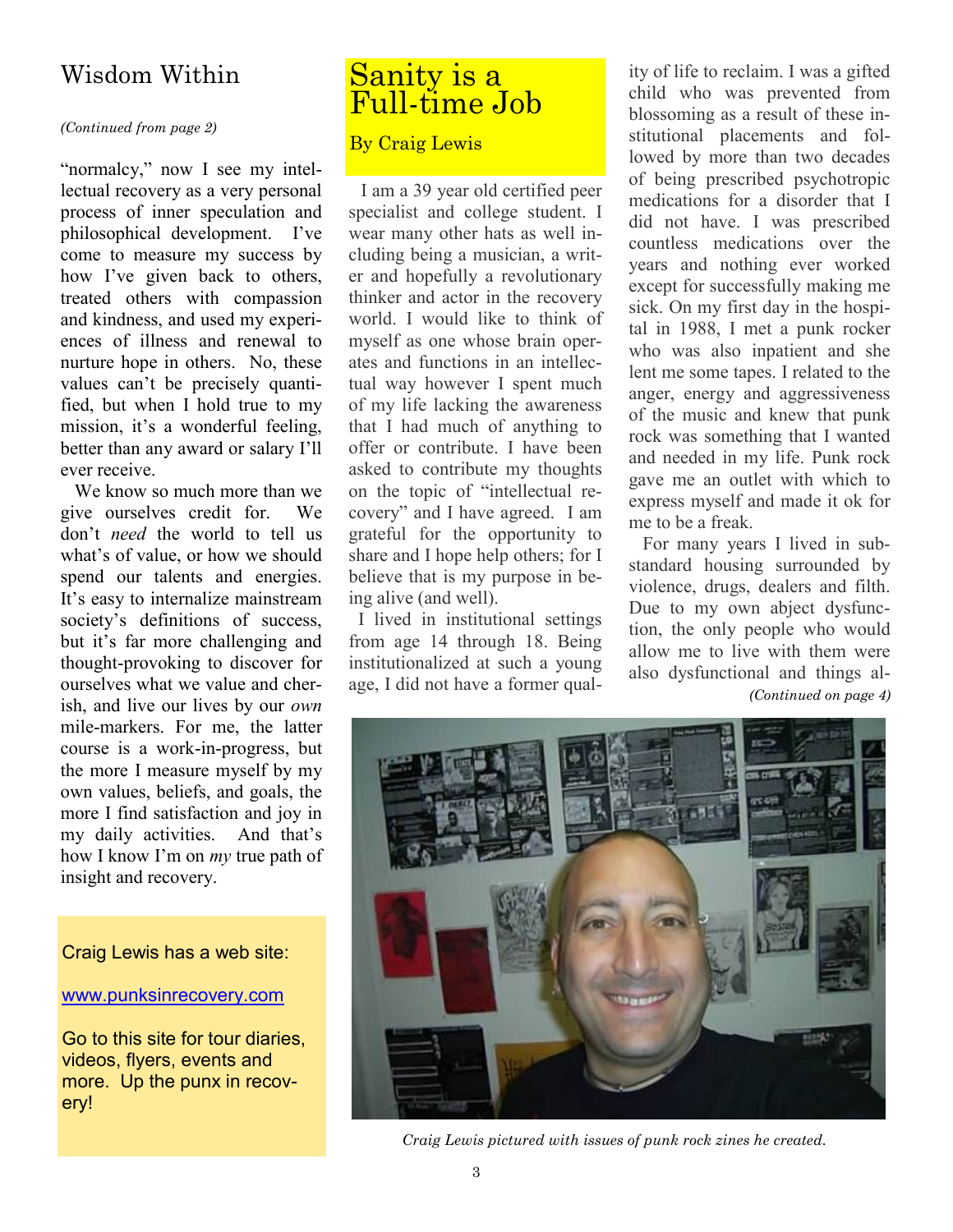#### Sanity is a Full-time Job Cont'd

#### *(Continued from page 3)*

ways ended poorly. I was arrested twice and abused and humiliated by the police as I was ill. I did not have any income and I had no idea that I could get Social Security benefits or food stamps. I spent countless winters without heat and often faced the threat or reality of physical violence. However, even these extended moments of living hell were not enough to sedate the mind of a person who wanted more. I was actually succeeding in managing my dysfunctional life via my involvement in the punk rock community.

 Since 1995, I have published fifteen issues of a fanzine (magazine). I became a documentarian and wrote about music and life. I always desired a better life and I was expressing these sentiments for many years before I had any idea that people with mental illness got better. This was a productive role with which to express myself and that facilitated global communication with like-minded people. These communications allowed me to experience a sense of meaning and purpose which nurtured my growth. By being engaged with others and connecting on the power of the music, ideologies and sense of community that we had in common; I was maintaining my life and ever so slowly working toward recovery and wellness although unbeknownst to me. This was intellectually stimulating for me.

 My involvement in punk rock ultimately led to my involvement

in other intellectual activities. I have played in several bands and travelled throughout the USA, Canada and Mexico. Playing in bands required me to write lyrics, organize tours, answer mail and included many other related responsibilities. I became involved in show promotion and organized almost 150 concerts which required organizational and intellectual thinking. In order to successfully organize and facilitate a concert, I had many responsibilities to manage. I had to secure the venue, find bands to play, engage in the promotion of the concert, manage equipment issues, deal with security issues and handle the PA (amplification system).

I hadn't done much reading of anything unrelated to punk rock until I got a copy of Animal Farm written by George Orwell. This segued into reading more and I continue to read to this day. As a benefit of the communication that I was engaging in due to my fanzine and bands, I spent many hours writing several letters a week. It was this regular practice that taught me how to write and my confidence and ability increased over the years.

 Without being involved with writing fanzines, bands and organizing shows, I may never have found a way to transcend my life of dysfunction and discover my recovery. I never want to go back to my days of dreadfulness and on the contrary, each day that the sun rises I am getting closer to becoming selfactualized and living out all my dreams and desires. I saved myself through writing and punk rock because I had nothing else; now this beautiful life is mine.



*Valeria Chambers*

#### **Intellectual** Recovery By Valeria Chambers

Often when people hear the term "Intellectual Recovery", there is a flash back of sorts to when they were last in school, be that a positive or negative remembrance. For me, intellectual recovery is about using the intellect to take me into the realm of the heart.

 The last time I sat for an exam, it was for certification as a Peer Specialist. I loved the class, but when my supervisor asked me to take the test, I felt that familiar sick feeling in my stomach. As I began to study there was a point where I almost threw in the towel. I had the equivalent of 2 master's degrees from Harvard, yet I was truly panicked. It was so intense that I actually became fascinated by my reaction. What in the world was going on with me? Upon closer examination I was able to get to bottom of my feelings, and I discovered that that was all there was to it. Tons and tons of feelings: mostly fear and perfor- *(Continued on page 5)*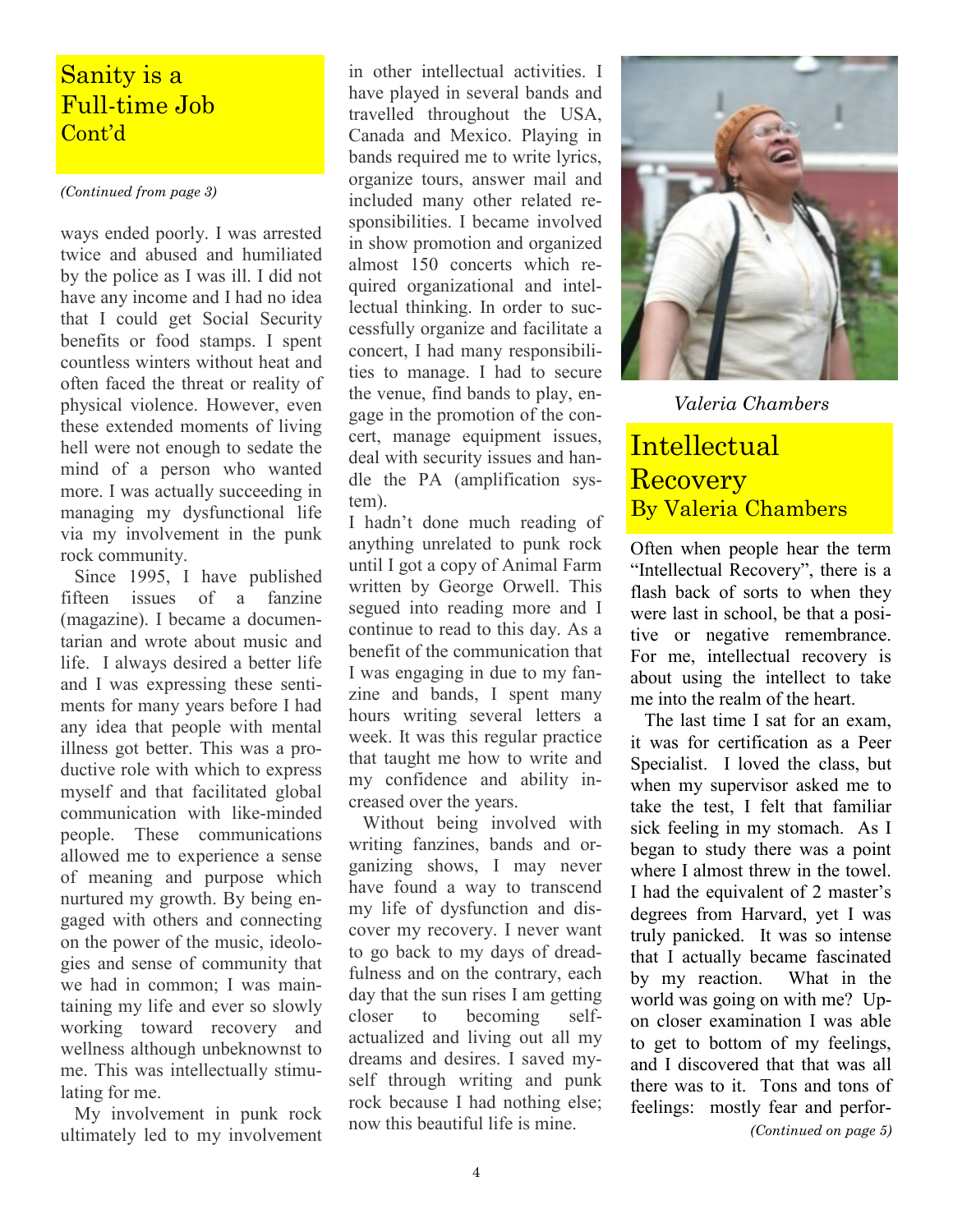### **Intellectual** Recovery cont'd

*(Continued from page 4)*

mance anxiety. Through my yoga practice experience, I knew that if I could just tolerate the feelings, I would be good to go. Not that I didn't study! I put in many hours, utilized the study buddy system and memorized colorful note cards. Anytime the anxiety hit I'd breathe through it and keep studying a little each day. The problem really wasn't the material; the problem was managing my feelings about the material. Being out of school for so long and losing self-confidence because of the depression had really done a number on me. Belief in oneself is so, so powerful.

 When I first started having problems with depression, my identity was solely that of a student. That was my "job" as my mother put it, and I took it very seriously, seeking to do my best in every subject. What I lacked in natural aptitude, I

made up for with extra effort. It was somewhat comforting to look at a book and know the answers to the test were there, because all around me and inside of me there were tons of questions with few answers in sight. School work quickly became a defense mechanism that helped me shut out the pain, fear and trauma that only a part of my mind knew about. As a result, I became an excellent student at Ivory league schools but felt totally numb inside and had no idea who I was apart from my intellect.

 When it was time to graduate from college and go out into "the real world", I was so overwhelmed with emotions that I went straight into graduate school for safety! But like they say: "you can run, but you can't hide". I think I would still be in academia hiding if I hadn't come down with severe depression. The little black box that I had been stuffing all the yucky stuff in was about to explode if I didn't stop and take the time deal

with it. So here I am, dealing with it piece by piece. Thank God I have a whole lot of you supporting me! Thank you, by the way ;) Anyway, in the beginning of my recovery I would try to think and think and think about things, trying to solve the problem. I would spend hours obsessing about it, but I never got anywhere. Then I learned that if I wrote out the various options, let it go, and sat down to meditate with an empty mind, the answer would come later on its own accord. Now, instead of studying other people's books, I'm studying my own book. It's the book that is me, and yet is related to a huge, incredible library of others. Heart and soul: it's a book that is infinite and everlasting, whose pages never end. I have only to sit, close my eyes, and let the thoughts disappear, breathing in and out. There are so many subjects, characters and languages; each chapter leads to new insights and ideas. I'll never get bored and there will always be more!

| <u>Resources (Susan can send you any of these by email):</u>                      |  |
|-----------------------------------------------------------------------------------|--|
|                                                                                   |  |
| Mad in America website, thread on Intellectual Recovery:                          |  |
|                                                                                   |  |
| http://www.madinamerica.com/forums/topic/intellectual-recovery/                   |  |
|                                                                                   |  |
|                                                                                   |  |
| Free online games for cognitive recovery:                                         |  |
| http://www.bigfishgames.com/online-games/index.html                               |  |
|                                                                                   |  |
|                                                                                   |  |
| www.SuperBetter.com (recovery game)                                               |  |
|                                                                                   |  |
|                                                                                   |  |
| (free online courses)<br>www.coursera.org                                         |  |
|                                                                                   |  |
|                                                                                   |  |
| www.ted.com/talks<br>(interesting talks on different (sometimes really different) |  |
| subjects)                                                                         |  |
|                                                                                   |  |
|                                                                                   |  |
|                                                                                   |  |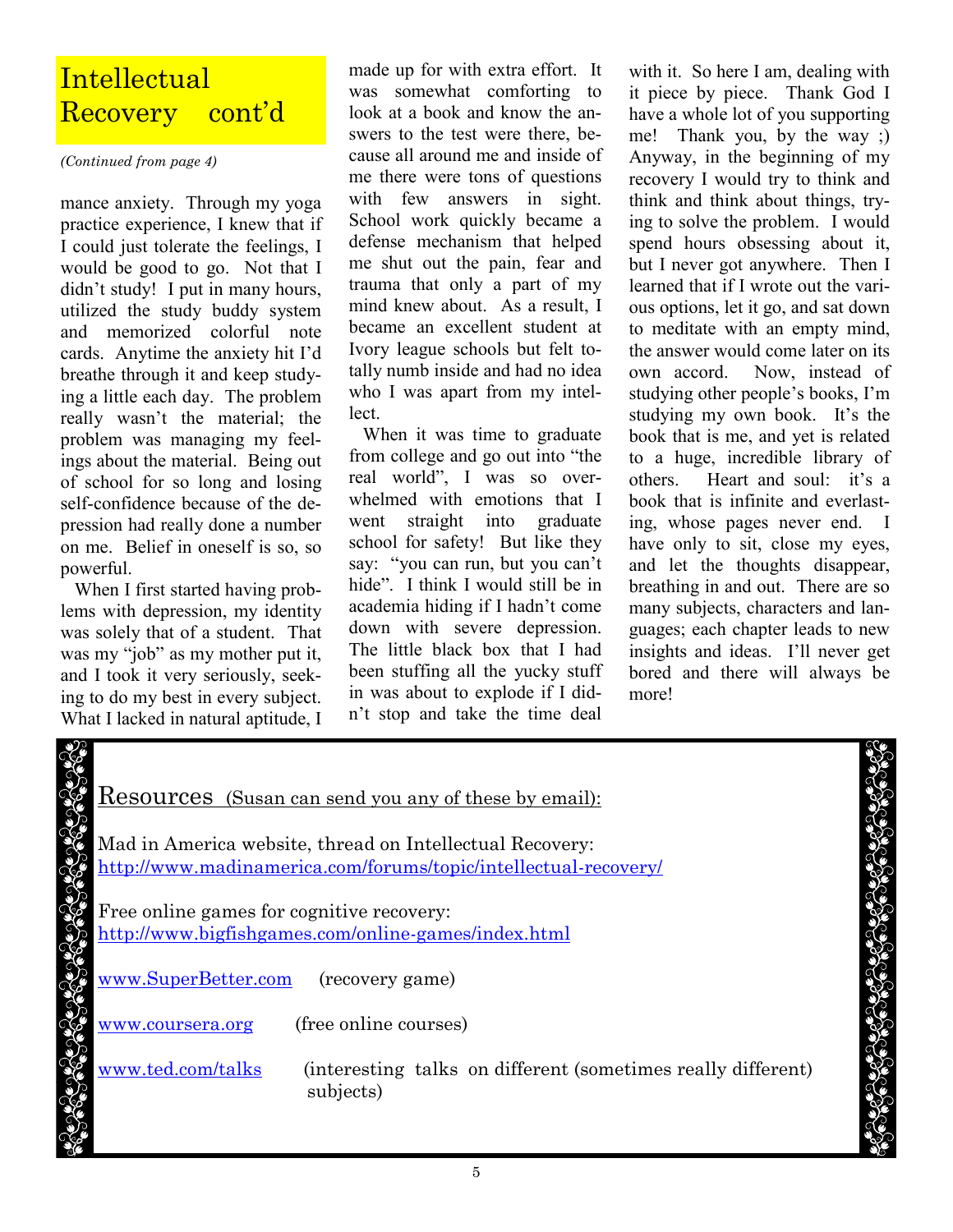### **Cognitive Rehabilitation** By Martha Barbone

Cognitive problems may accompany some mental health conditions. In the last decade there has been interest in testing patients with depression, bipolar illness, and other mood disorders for cognitive impairment. Cognitive impairment is a key factor affecting the ability to return to work.

 Common cognitive domains evaluated include memory, attention, reasoning, and problem solving. The idea that cognitive impairment may be related to brain anatomy and physiology has brought neuroscientists to research ways to train the brain to overcome deficits. Neuroplasticity is the brain's ability to reorganize itself by forming new neural connections throughout life. Neuroplasticity allows the neurons (nerve cells) in the brain to compensate for injury and disease and to adjust their activities in response to new situations or to changes in their environment.

 Cognitive remediation training is exercise for the brain designed to improve the brain's structural and functional integrity via neuroplasticity. There are three key principles to follow when using neuroplasticity to improve cognitive function:

- The more one exercises, the better
- Start simple and move toward more complex
- Training must be tailored to the individual, using each person's capabilities and limitations

 I have participated in a computerized cognitive remediation program. The exercises are "brain games" that exercise various cognitive domains such as memory and problem solving. The program follows the above key principles and is adapted for each individual. I found one of the most beneficial outcomes is that I can see and measure my improvement which further motivates me to do more. Cognitive remediation is used in patients recovering from stroke, brain injury, and in early dementia. It is also being used by the general public to improve memory and attention. One commercial program for "Brain Training" visit *lumosity.com*.



Editorial: Intellectual Recovery:

#### Definitions and **Strategies**

#### By Susan Landy

 The idea for this issue came out of the Eight Dimensions of Wellness conceived by the Substance Abuse and Mental Health Service Administration (SAMHSA). You can find out more about this program by Googling "8 Dimensions of Wellness." The brief definition of intellectual wellness offered by SAMHSA is: "Recognizing creative abilities and finding ways to expand knowledge and skills."

 Intellectual Recovery is one part of mental health recovery. It may mean regaining faith in our ability to think and express ourselves and dialogue with others thoughtfully. It may also mean regaining faith in one's identity as a whole person. Many of us have found that after mood swings, trauma or extreme states we left behind mentallyengaging activities such as reading, listening to the news, or discussions about community or global issues. In fact, some of us have left behind large parts of our lives, so it may take a while to get to intellectual recovery (some while after financial recovery for some of us). When we get to it, we may wonder what to do about it or if it matters. Some of my thoughts on the subject:

Can I read what I used to be able to read? Will it go better as a book-on-tape or in shorter bursts? Should I get a neuropsychological evaluation? Is my difficulty with reading due to cognitive difficulty or that I'm not interested in that subject anymore? There are some subjects which I found it hard to believe I was no longer interested in. Lived experience has changed my priorities as well as my abilities.

 On the Mad in America website, in the Community Forums, there is a thread,

*(Continued on page 7)*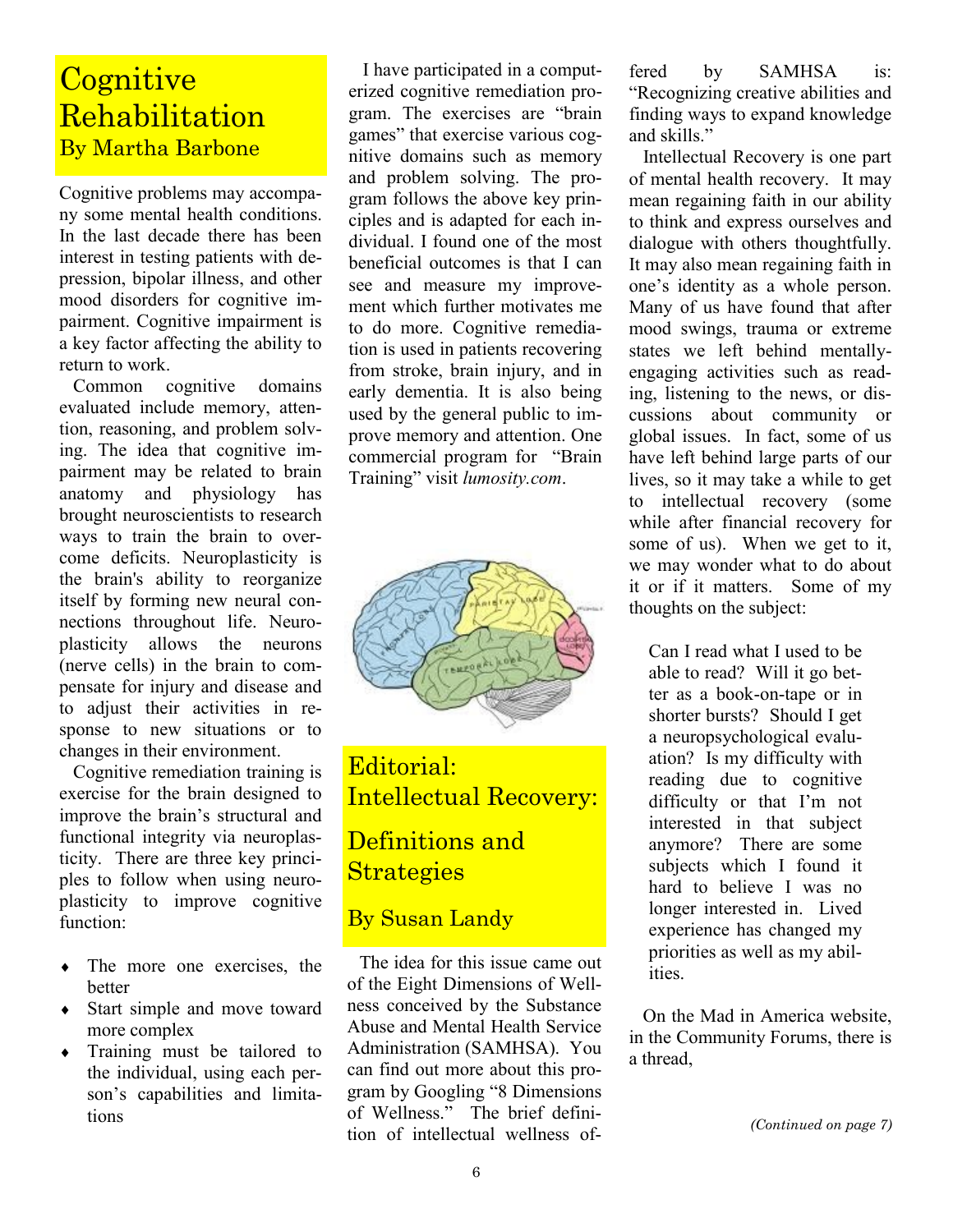## Editorial: Definitions Cont'd

*(Continued from page 6)*

#### [http://www.madinamerica.com/](http://www.madinamerica.com/forums/topic/intellectual-recovery/) [forums/topic/intellectual](http://www.madinamerica.com/forums/topic/intellectual-recovery/)-recovery/

that discusses some of these concerns as well as solutions people have found to cognitive problems and identity. Owing perhaps to the thread's location on the Mad in America website, there were several comments that posters got cognitive powers and the sense of full humanity back after they stopped taking medication.

 Several people commented that they use Zen or Mindfulness meditation. Two others mentioned exercise. Responding to comments that people had lost cognitive abilities, one commentator responded, BE PATIENT.

 The writing that meant the most to me was posters' efforts to make sense of their struggles. Interestingly, they often commented on writing while they were doing this.



#### *Ruthie Poole*

One poster commented that she thought her physical and mental problems were due to the intense effort her mind and body were making in their healing process. Some people raised the question of whether they ever had impairment. The far-ranging thought, depth and engagement that people brought to the Intellectual Recovery thread demonstrated the usefulness of cognitive practice that some mentioned, as well as the hopeful feelings that many brought to the discussion. cess in mental health advocacy.



*Susan Landy*

#### Transformation Center Staff Ruthie Poole Receives Award

 On October 18, 2012, our Director of Advocacy, Ruthie Poole, received the 2012 Isaiah Uliss Award at the Massachusetts Psychiatric Rehabilitation Association annual meeting held at Holy Cross College in Worcester, MA. The Uliss Award is given every year to an individual who demonstrates exemplary ability and suc-

 We at the Transformation Center are very proud of Ruthie and feel that this award calls appropriate attention to her long-standing advocacy and compassion skills. Ruthie learned about organizing by starting out as a welfare and tenant rights organizer. The award also highlights her dedication to helping oppressed people find their voice in the community.

 Ruthie's acceptance speech commended her colleagues from her early mental health organizing days. She spoke with pride of several of her "heroes" from the LOVE group (Lawrence Organizing Voices for Empowerment).

 "They are folks like me who have learned that it is best to Speak Truth to Power. They followed Maggie Kuhn's lesson to speak their minds no matter how much their voices shook."

 Ruthie's view of speaking truth to power, however, is not always soft-hearted. She ended her speech with her favorite quote (by Fredrick Douglas), "Power concedes nothing without a demand. It never did and it never will."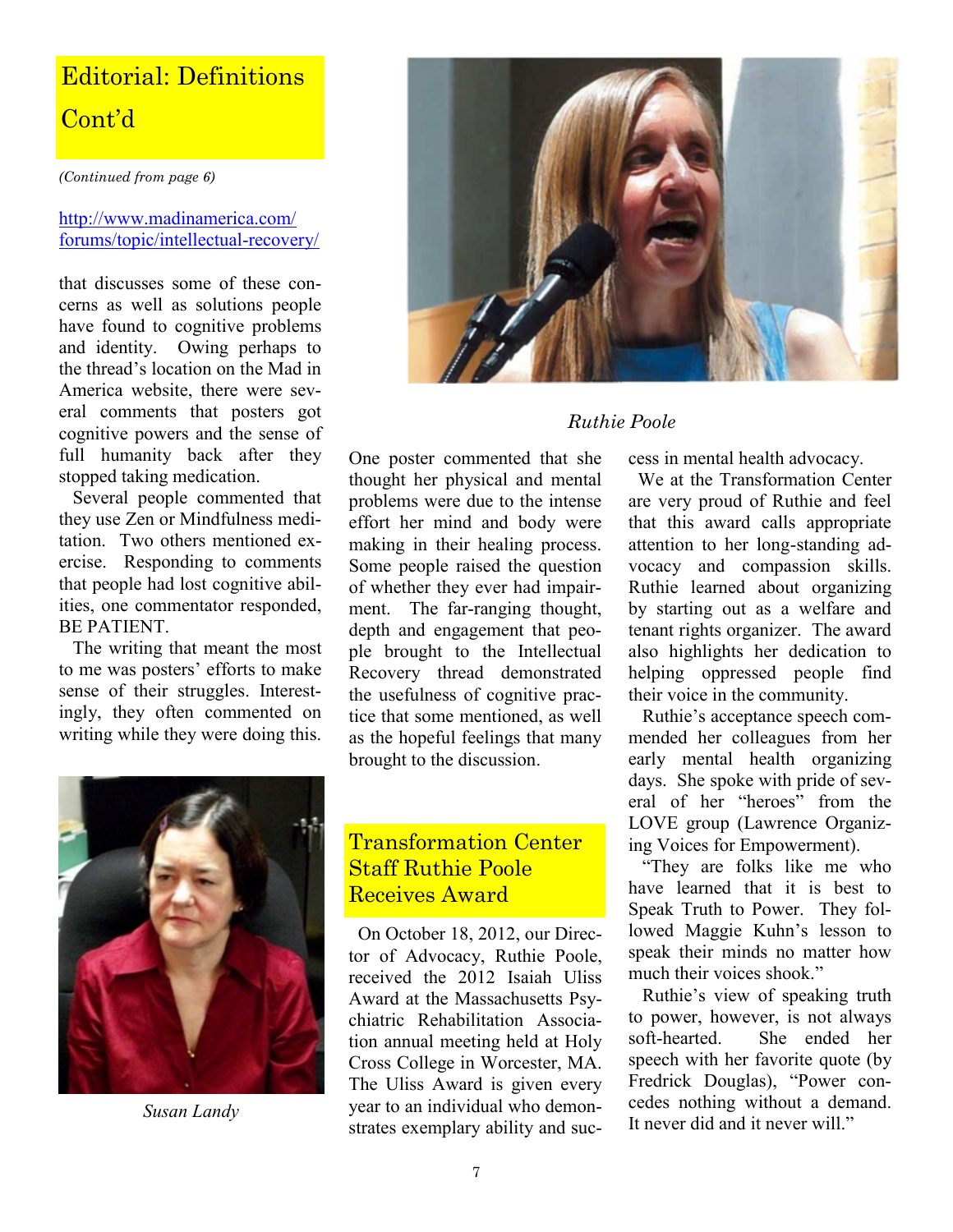#### Transformation Center Staff Emily Russell Gives Talk at National Conference

On October 24, 2012, the Transformation Center's Emily Russell gave a talk on Youth and Homelessness at a conference sponsored by several Massachusetts agencies, at Holy Cross College in Worcester, MA. The conference, called "In Pursuit of Ending Homelessness for Young Adults," brought together local and national experts, professionals and practitioners to identify program models and strategies to help end homelessness for Young Adults.

 Emily coordinates the Healing and Self-Inflicted Violence Project at the Transformation Center. Her talk in the program was titled, "A Personal Perspective on Being Homeless at a Young Age." Emily broke the mold at once by citing Massachusetts statistics on the dramatic rise in the population of homeless youth in our state. She spoke about the difficulty of getting off the streets when you can't document who you are and where you've been. She laid particular stress on the lack of easily accessible, pocket-size information about resources for homeless youth.

 Emily finished her talk by pointing out that "the whole fabric of society" is affected by allowing a large population of homeless youth to live on the streets of Boston. She mentioned that crime goes up, prisons become overcrowded, medical and mental hospitals become overcrowded and food pantries are over-burdened. The gap in services for youth aged 18-24 has added to the problem, according to Emily. She mentioned that being offered a job at



*Emily Russell*

the Transformation Center was what helped her to get off the street. Transformation Center leadership heard Emily speak at a function at Bay Cove Mental Health Services and were moved to offer her a job.

 We at the Transformation Center are proud that Emily was asked to speak about such an important issue. We are proud of her dedication and impressed by the rational, knowledgeable view she brings to a difficult subject.

## Additional Resources

Music by Erica Badu, or Thievery Corporation Search YouTube for "Top Tracks for Thievery Corporation"

So called "Brain Music": *free* <http://www.youtube.com/watch?v=Z5N3vjaY2ws>

Penn Sound—*free* large collection of recordings of contemporary writing: <http://writing.upenn.edu/pennsound/>

#### [Www.ubu.com](http://www.ubu.com/)

*Free* Contemporary film, dance, art, music & poetry

Craig Lewis recommends: Petrograd—all of their cd's Mano Chau—all of their cd's

Valeria Chambers recommends: <http://www.websudoku.com/>*free*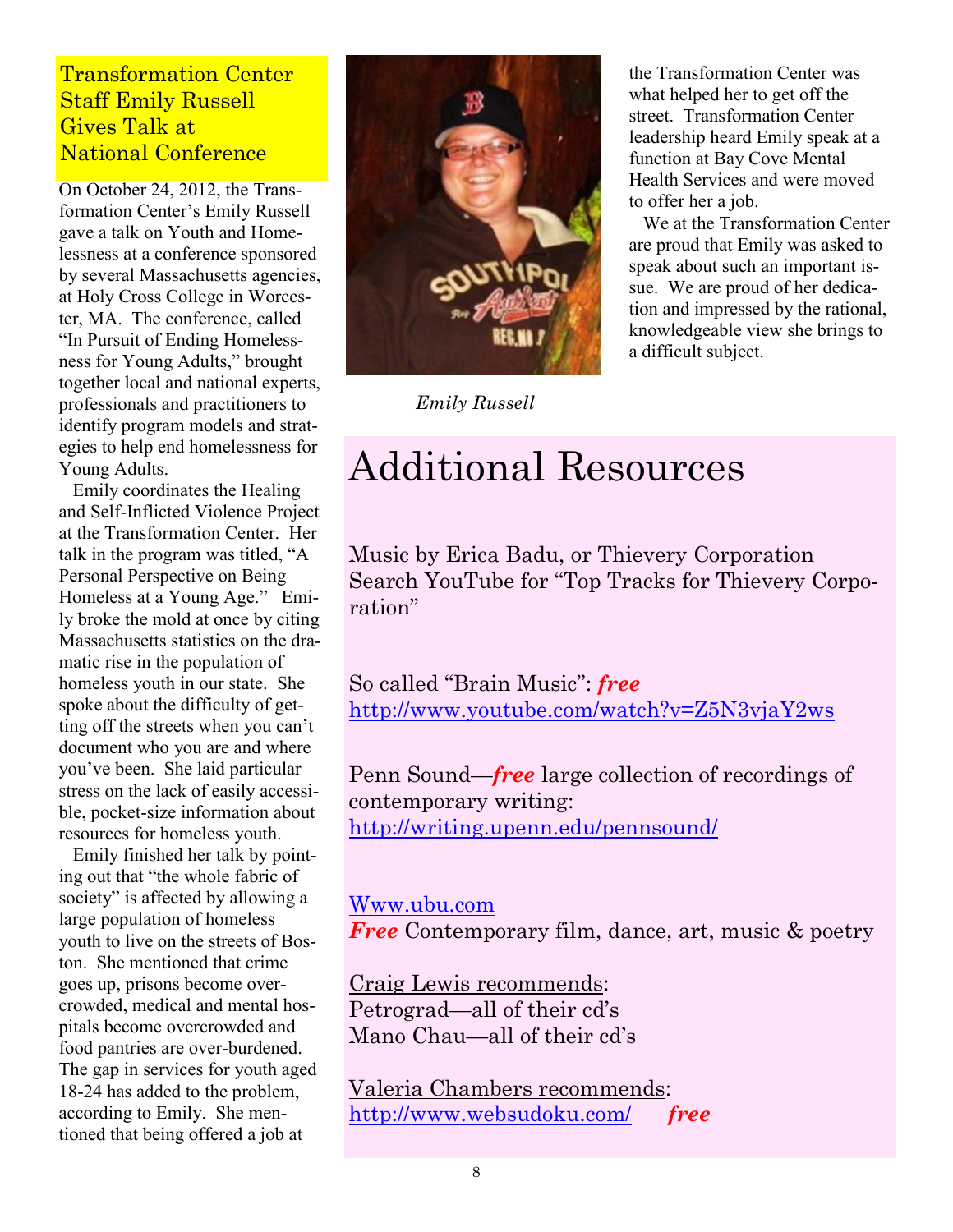## Transformation Center Events and News

#### April

#### **Spring Forums:**  Whole Health Integration: Bridging a Path to Wellness

Registration is Required

Tuesday, **April 23**, 2013 Sturbridge, MA Wednesday, **April 24**, 2013 Dedham, MA

To register by phone, call 1-877-769-7693 Or 1-617-442-4111

For more information or to register online go to the Transformation Center Home Page:

[www.transformation](http://transformation-center.org/wp-content/uploads/2013/03/MBHP-Recovery-Forums-2013.pdf)-center.org

Look under "Latest News"

Sponsored by Mass. Behavioral Health Partnership

#### May

The Transformation Center presents:

#### 2013 Massachusetts Leadership Academy

The focus will be on New Peer Leadership in Mental Health. Including training on empowering wellness practices for leaders.

Tuesday, Wednesday and Thursday **May 13-15**, 2013 Framingham, MA Sponsored by Mass. Behavioral Health Partnership Registration is required. To register or for more information, please go to: [www.transformation](http://transformation-center.org/wp-content/uploads/2013/03/MLA-Flyer-2013-final.pdf)-center.org

#### June

#### Coming soon!

The Transformation Center and Massachusetts

Organization for Addiction Recovery (MOAR) will host a policy forum on eligibility, enrollment and recovery support services in Healthcare Reform. Stay tuned to our website

[www.transformation](http://www.transformation-center.org)-center.org

#### Announcement: Next Class for Peer Specialist Certification

The next Certified Peer Specialist class will be held in August in Worcester. If you're interested in applying for the course, you should download the application (which will be posted by the second week of April) and follow the instructions for requesting an interview. **We do not take mail-in applications.** All applicants are required to attend an interview and bring their application with them. Full instructions will be available on page one of the application.

All updates will be announced in the Recovery Network News , on our website, and on our Facebook Page.

Thanks,

**LYN** 

"Hope is like a road in the country: there was never a road, but when many people walk on it, the road comes into existence."

Lin Yutang